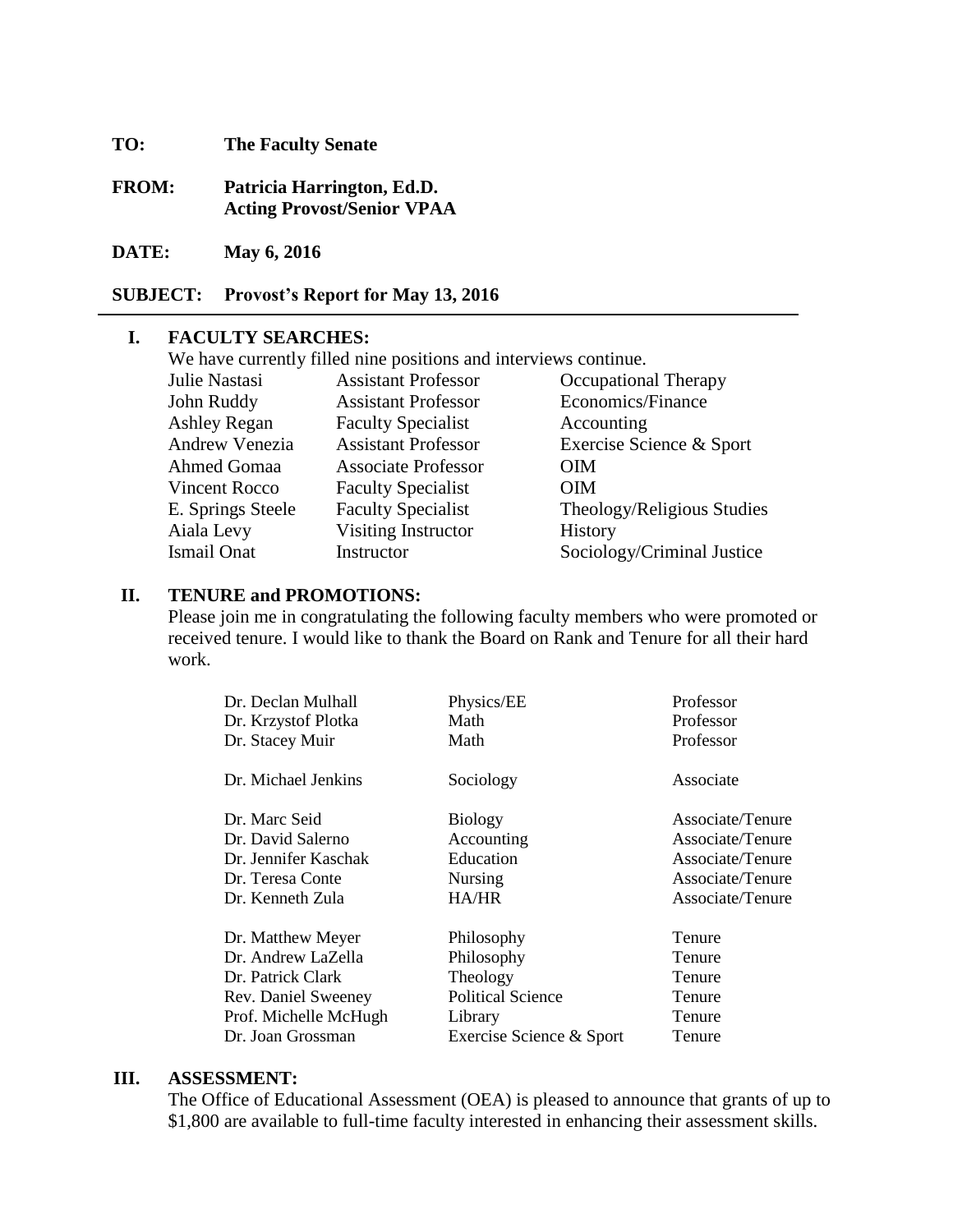We are especially interested in developing faculty expertise in assessment. The deadline to submit a proposal is June 1, 2016.

Proposals should not exceed 2 pages and must include the following information:

- Clear purpose of the grant;
- Positive impact that the grant will have on assessment of student learning;
- Positive impact that the grant will have on student learning outcomes; especially the assessment of program learning outcomes.
- An explicit and realistic timeframe;
- A specific budget with appropriate documentation if attending a conference or planning to purchase material that will advance your assessment activities.
- Additional funding can be applied to a grant request from partnering departments;
- Letter of support from Department Chair

# **IV. FULBRIGHT SCHOLARS:**

Dr. Trussler has notified me that all five of our semi-finalist have been awarded Fulbright Scholarships. The recipients are:

- Veronica Sinotte, a double major in Biology and Philosophy, and in the SJLA and Honors programs, has won a Fulbright to Denmark, where she will pursue research in Biology at the University of Copenhagen.
- Ivan Simpson-Kent, a double major in Neuroscience and Philosophy, and also both SJLA and Honors, has won a Fulbright to Germany, where he will conduct research at the University of Regensburg.
- Olivia Gillespie, who is an English major, has won a Fulbright English Teaching Assistantship to Brazil.
- Sarah Fitch, a senior in Strategic Communications and member of Business Leadership, was won a Fulbright English Teaching Assistantship to Malaysia.
- Aimee Martin, who graduated with a BS in Neuroscience in 2012 and is now finishing up her Masters in Health Administration here, has won a Fulbright to China where she will conduct research on Chinese Traditional Medicine at Wuhan University.

# **V. INSTITUTIONAL RESEARCH AND SPONSORED PROGRAMS**

On Wednesday, May 4, The University held its annual Student Scholar Celebration, sponsored by the Office of Research and Sponsored Programs. Over 175 students from 20 academic programs presented their research and scholarly work during an all-day poster presentation. Dr. Danielle Arigo, Assistant Professor in the Department of Psychology, was the guest speaker at the concluding banquet.

# **VI. CURRICULUM APPROVALS:**

| <b>Program Change</b>                 | Date    |
|---------------------------------------|---------|
| Theology, MA                          | 2/19/16 |
| <b>Counseling Graduate Program</b>    | 2/19/16 |
| <b>Latin American Studies</b>         | 2/19/16 |
| <b>Catholic Studies Concentration</b> | 2/4/16  |
| MS, Special Education                 | 2/26/16 |
| <b>Biomathematics</b>                 | 3/23/16 |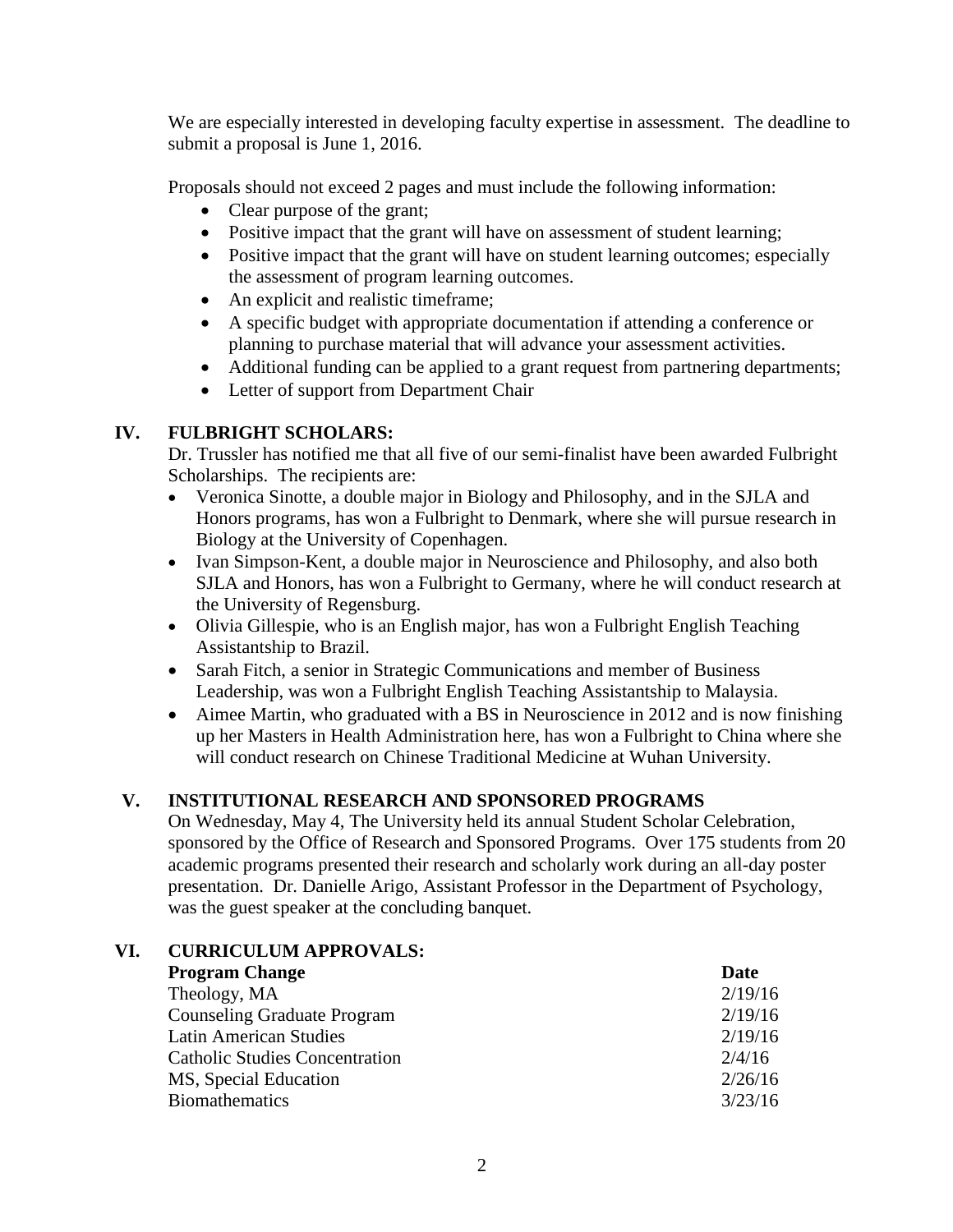## **New Course**

| T/RS 5XX and 4XX: Salvation Outside the Church?                   |         |  |
|-------------------------------------------------------------------|---------|--|
| COUN 459: Spirituality in Counseling & Human Services             |         |  |
| COUN 559: Spirituality in Counseling                              | 2/22/16 |  |
| HIST 109X: The Frontier in American History                       |         |  |
| HIST 222: The Civil War on Film                                   | 2/19/16 |  |
| ACC 505: Intermediate Accounting I                                | 2/18/16 |  |
| ACC 506: Intermediate Accounting II                               | 2/18/16 |  |
| ACC 507: Intermediate Accounting III                              |         |  |
| S/CJ 228: Crime and Criminal in the Media                         |         |  |
| <b>COMM 108: Essential Writing Skills</b>                         | 3/2/16  |  |
| ESPC 545: Single-Subject Design in Educational Settings           | 2/26/16 |  |
| <b>Course Change</b>                                              |         |  |
| T/RS 327: Spiritual Classics                                      | 3/23/16 |  |
| PHED 161: Sport First Aid                                         | 2/19/16 |  |
| PHED 160: Coaching Principles                                     | 2/19/16 |  |
| PSYC 481: Field Experience in Applied Psychology                  | 2/19/16 |  |
| ESPC 508: Intro Autism Spectrum Disorders & Applied Behavioral    |         |  |
| Analysis                                                          | 2/19/16 |  |
| EE 241: Circuit Analysis                                          | 2/19/16 |  |
| PSYC 330L: Research Methods in the Behavioral Sciences Lab        | 2/19/16 |  |
| PSYC 210: Statistics in the Behavioral Sciences                   | 2/19/16 |  |
| NEUR 493/494: Undergraduate Research in Neuroscience              | 3/16/16 |  |
| ESPC 508: Intro Autism Spectrum Disorders & Applied Behavioral    |         |  |
| Analysis                                                          | 2/26/16 |  |
| ESPC 541: Evidence-Based Practices for Students with Emotional    |         |  |
| <b>Behavioral Disorders</b>                                       | 2/26/16 |  |
| COMM 125X: Media, Stereotypes for the Future of the American Male | 4/28/16 |  |

# **VII. THE COLLEGES:**

### **College of Arts and Sciences**

- The college celebrated the 400th Anniversary of William Shakespeare's death with "Shakespeare Lives!" a day-long festival featuring a plenary address by Carey Mazer, a noted Shakespeare scholar from the University of Pennsylvania.
- Two undergraduates, Corinne Negvesky (Biochemistry, Cell and Molecular Biology) and Victor Dec (Nursing) presented their research at the national annual convention of the American Medical Student Association. Competing against medical students, Corinne and Victor finished first in the Community Development and Service Category for their research related to our Telehealth Intervention Program for Seniors, a program developed in collaboration with the United Neighborhood Centers in Scranton and the United Way of Lackawanna and Wayne Counties.
- Students from our Communication Department and Advertising Club finished fifth in the National Student Advertising Competition in New York City.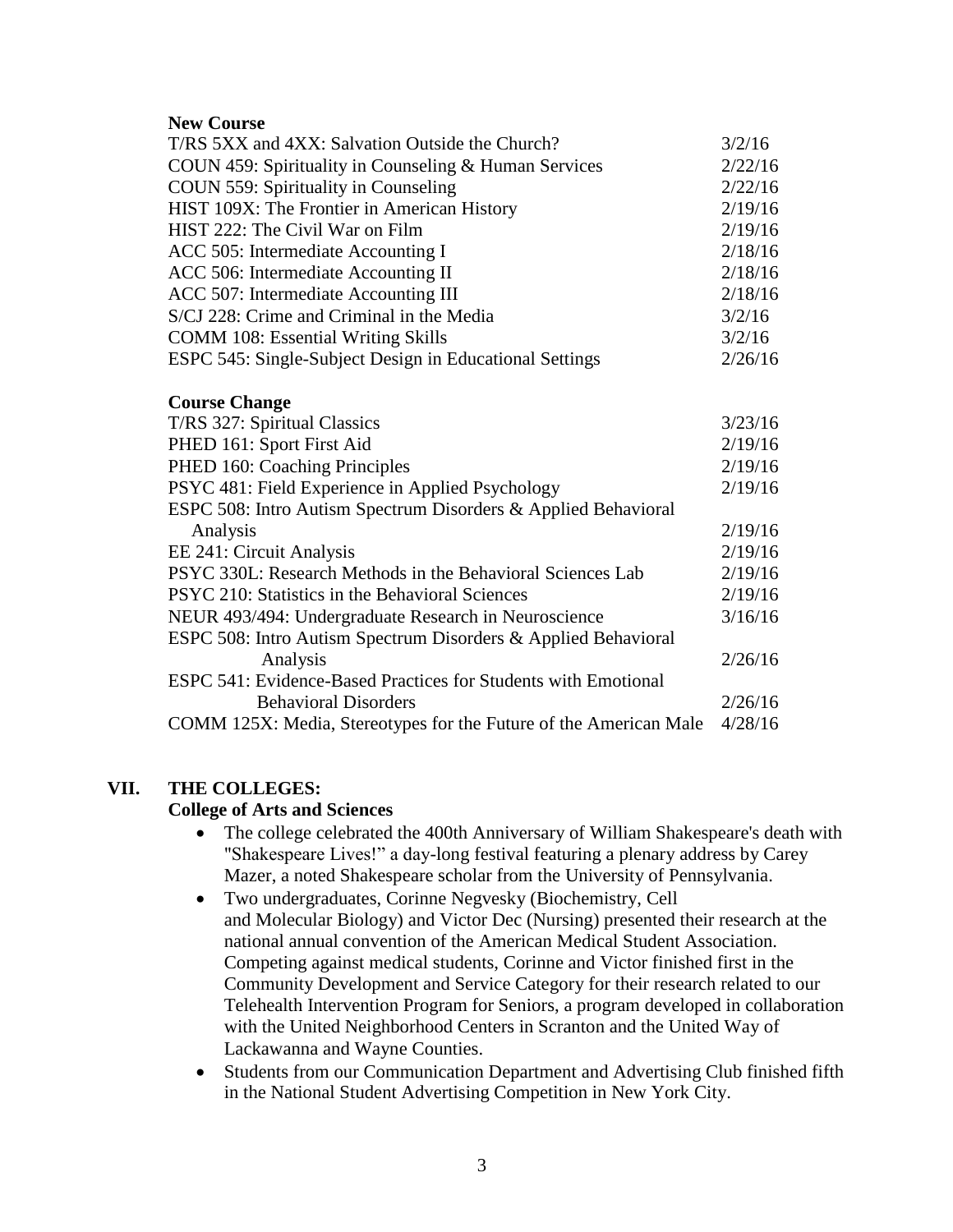Several teams of our Engineering students competed in the Region 2 IEEE micromouse competition in Cleveland. Our awards included a second place in the paper presentation, a second place in the micromouse kit competition, and a third place in the micromouse scratch competition.

## **Panuska College of Professional Studies**

- Four Exercise Science students, under the mentorship of Dr. Scott Breloff, will be presenting their biomechanics proposal at the National American Society of Biomechanics Conference in Raleigh, NC, summer 2016.
- In celebrating occupational therapy month WNEP (ABC) for northeastern and central PA did a story on our OT department. They sent a reporter who visited Leahy Hall where students and staff shared tips to help the aging population with daily activities.
- The Inaugural Maria Gervasio Cura Personalis Lecture on April 24, 2016 was excellent. Our speaker Danielle Butin, founder of AFYA, completely nailed her presentation and provided an experience that fully engaged all. We hope to have a video to share with you shortly. This lecture connected to the strategic plan of engaged and global.
- The Behavioral Health Speaker lecture on April 14, 2016 hosted 150 community members Eric Arauz gave a very powerful presentation. This lecture connected to the strategic plan of engaged and integrated.
- Dr. Kimberly Subasic, Dr. Cristen Walker, and nine nursing students recently returned from a medical mission trip to the Dominican Republic. The trip was organized by Island Impact Ministries and led by John Juliano, M.D. and his wife Mary both University alums. The group brought 32 suitcases containing donated medical supplies and medications.

# **Weinberg Memorial Library**

- On Saturday, October 29, 2016, The University of Scranton will be proud to present the Friends of Weinberg Library's Royden B. Davis Distinguished Author Award to a native son, playwright Stephen Karam. Born and reared in Scranton, Stephen is the author of *The Humans* and *Sons of the Prophet*, a finalist for the 2016 and 2012 Pulitzer Prize and the recipient of the 2012 Drama Critics Circle, Outer Critics Circle, Lucille Lortel and Hull-Warriner Awards for Best Play. Other plays include *Speech & Debate*, the inaugural production of Roundabout Underground; and C*olumbinus.* For film, Stephen has written screenplay adaptations of Chekhov's *The Seagull*, starring Annette Bening, Elisabeth Moss, Corey Stoll and Saoirse Ronan, and *Speech & Debate*. He is a MacDowell Colony fellow, and the recipient of the inaugural Sam Norkin Off-Broadway Drama Desk Award. He teaches playwriting at The New School.
- 12,876 digital objects from the Weinberg Memorial Library's digital collections [\(http://www.scranton.edu/library/digitalcollections\)](http://www.scranton.edu/library/digitalcollections) are now discoverable in the Digital Public Library of America [\(http://dp.la\)](http://dp.la/). The Library contributed its metadata records to DPLA via the Pennsylvania Digital Partnership [\(http://www.padigital.org\)](http://www.padigital.org/), of which the University of Scranton is a founding member.